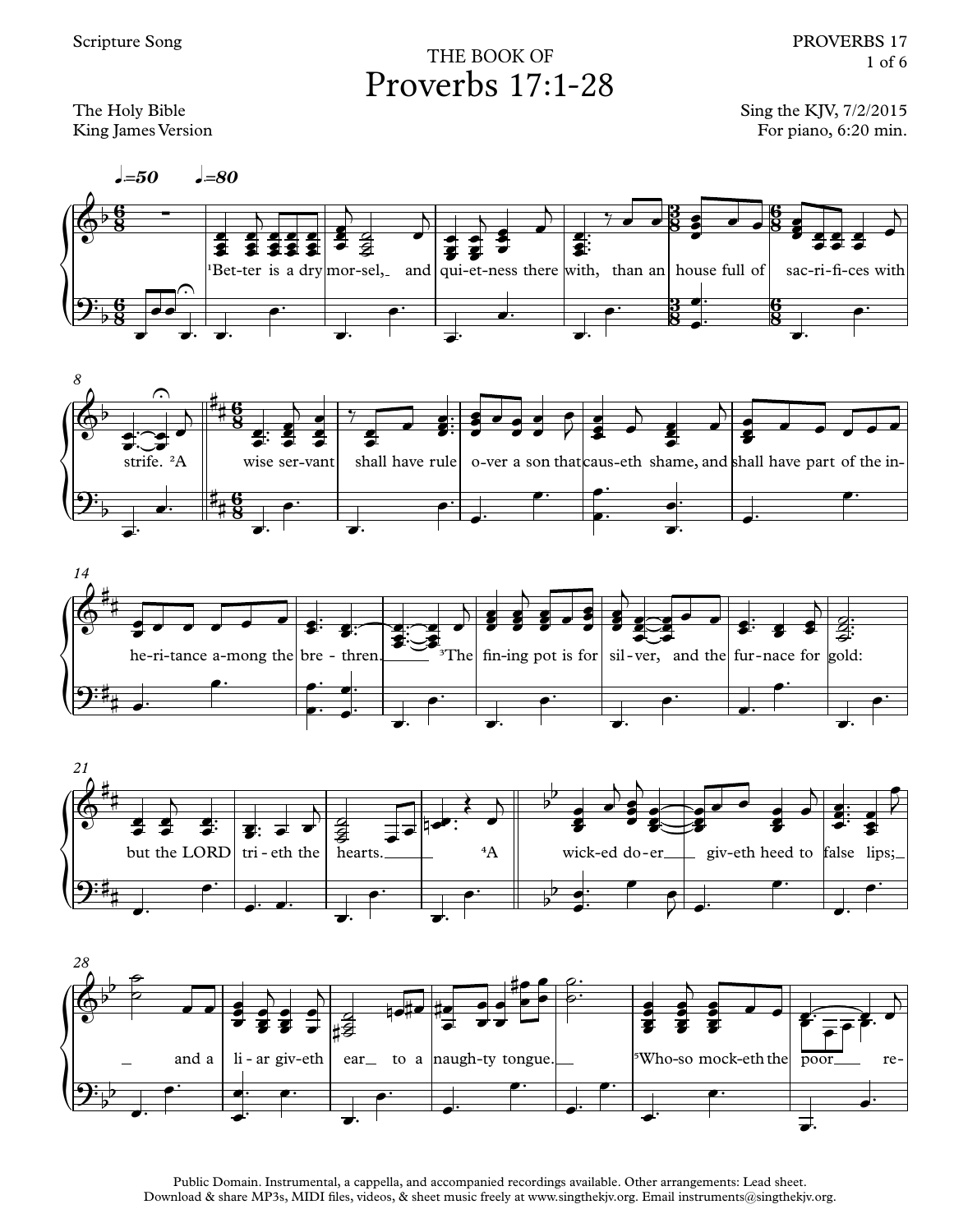PROVERBS 17  $2$  of 6









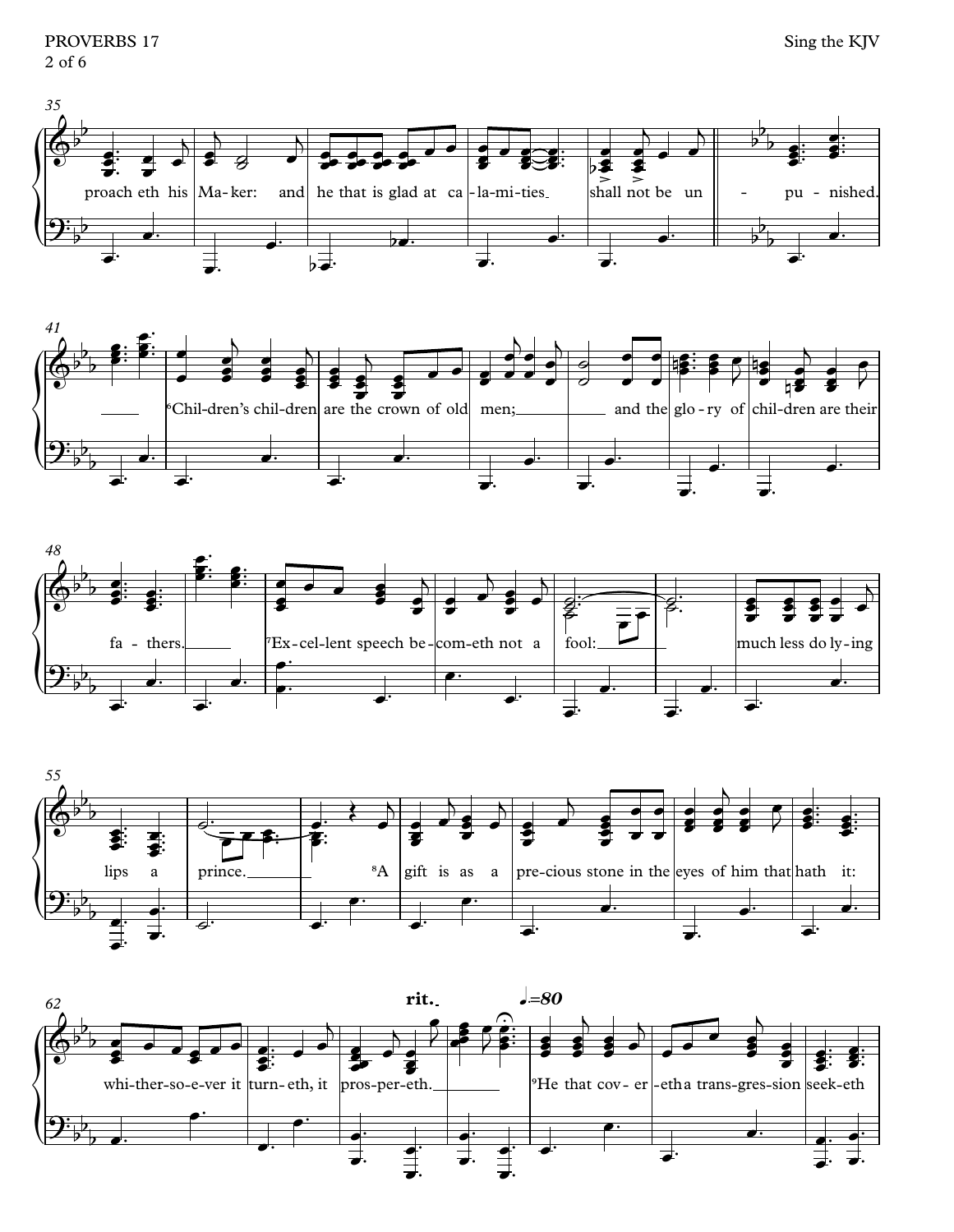







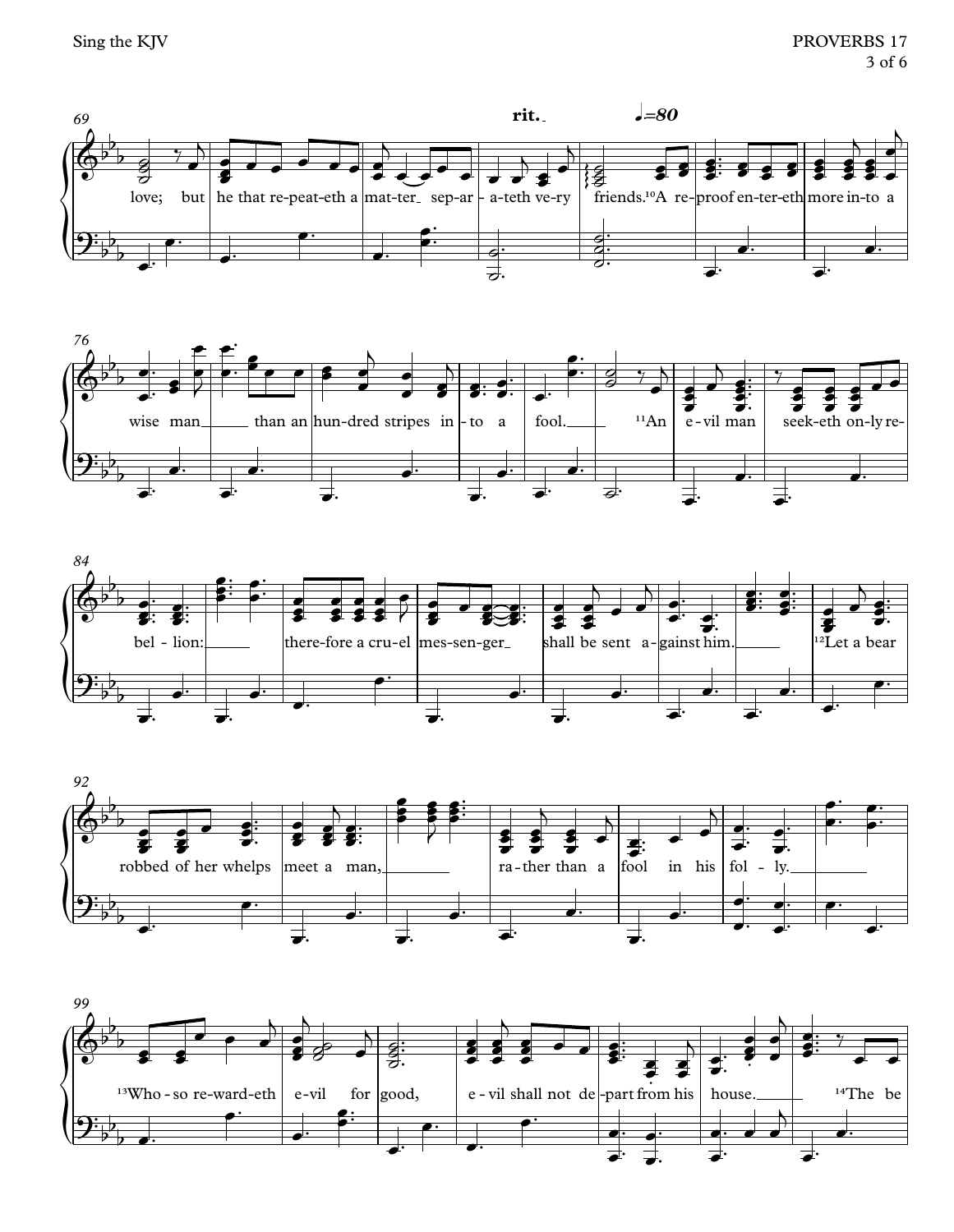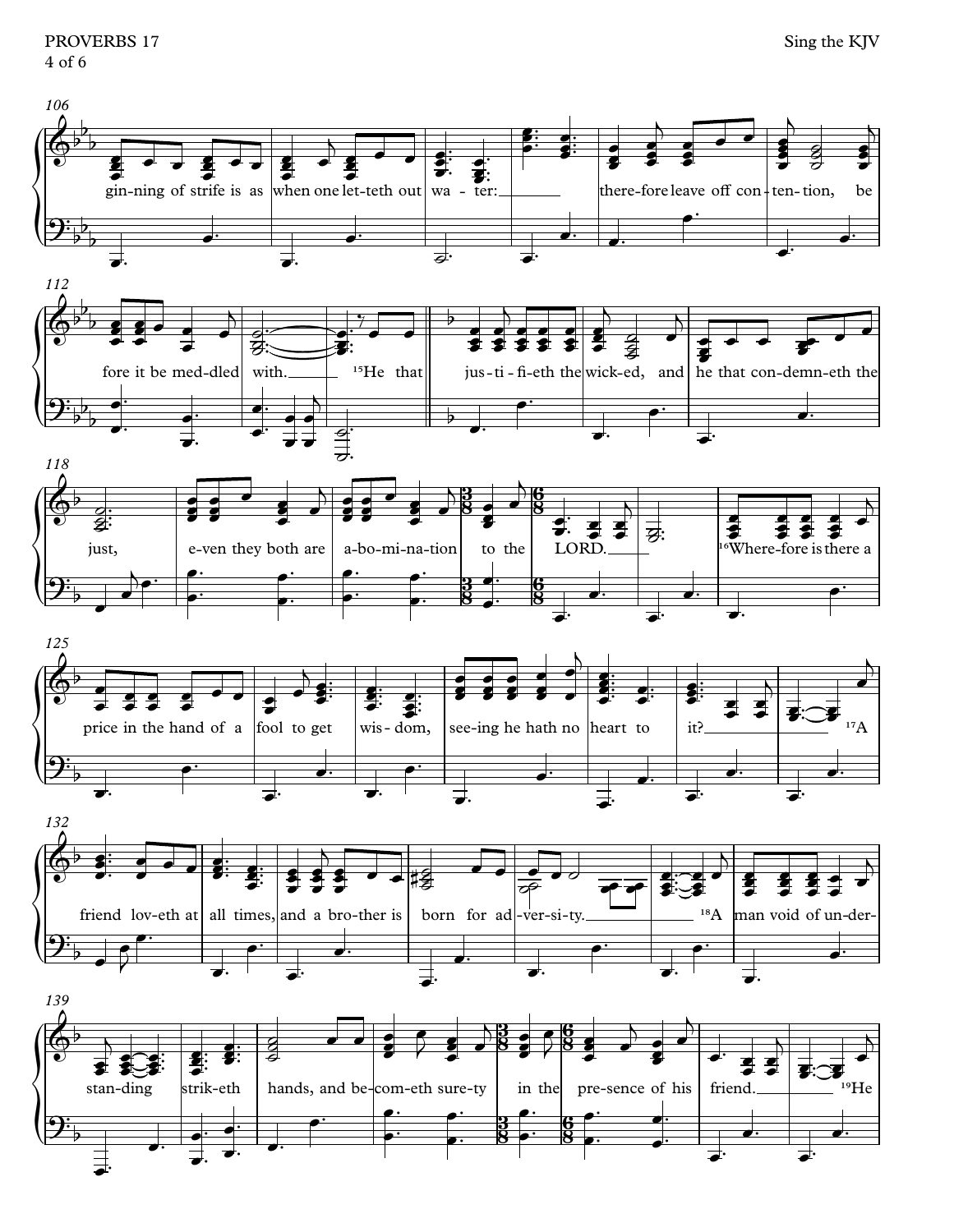